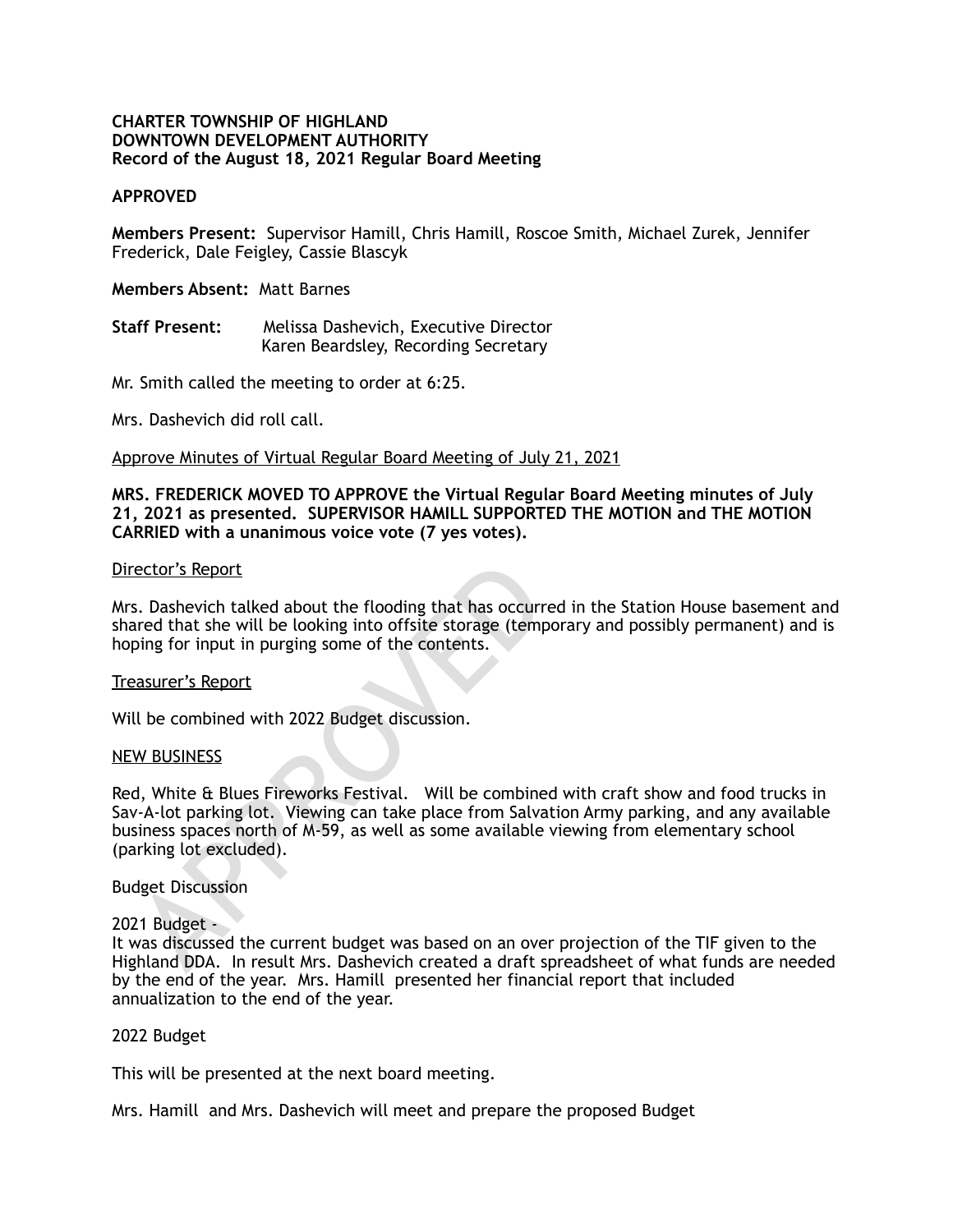## OLD BUSINESS

Archway Update. Scott Berels does not have an update as he is in the process of trying to find a new structural engineer. Mrs. Dashevich shared that he felt the project was too small for the structural engineers to warrant their expenses. Supervisor Hamill added that he felt that there will be ongoing issues with the location itself. Discussion took place regarding other possible solutions to add 'gateway' imagery or signage to Highland such as murals, and that the 'archway project' should be discontinued. Mrs. Dashevich will check into payments made to Mr. Berels to date. It was decided to wait until Mr. Barnes was in attendance before a formal vote was made regarding discontinuing this project.

## BOARD MEMBER COMMENTS

Mr. Smith shared that it was brought to his attention about the disrepair of the ticket station and backgrounds in the area. He proposed that we be proactive in getting necessary repairs done, repainting, and relocating and perhaps new design of the donor signage that is now hidden in the growth behind the ticket station. Design committee to discuss getting bids and timeframe, including landscaping issues as well as possible tree removal. Supervisor Hamill suggested calling Precision for a bid.

Mrs. Blascyk raised some concerns and asked who is responsible for maintaining trees on private property with low hanging branches over public sidewalks. Mrs. Frederick said it would be the responsibility of the property owner and that Mrs. Blascyk should contact the Township ordinance officer.

#### COMMITTEE REPORTS

#### Promotion

- i. Concert season complete and was a great success. The Farmers' Market pop-up was not as successful as hoped. Mrs. Blascyk has been looking at another location such as former Napa location. Also consider more concerts and beginning earlier in the season.
- MANITTEE REPORTS<br>
i. Concert season complete and was a great success<br>
was not as successful as hoped. Mrs. Blascyk<br>
such as former Napa location. Also consider r<br>
the season.<br>
ii. Highland Book Hunt. Painted paver stones t ii. Highland Book Hunt. Painted paver stones to look like book covers in place of scarecrow contest. Mrs. Blascyk suggested a scavenger hunt throughout town to find the paver stones, and possibly donate to Chill at the Mill for inclusion throughout the park, since it is near the library.

## **Organization**

Mrs. Dashevich will be working on a newsletter publication.

## OAKLAND COUNTY / MSOC

- Spirit of Main Street Micro Business Start-up Grant Program, \$2,500 matching.
	- o Businesses can apply through the HDDA
	- o Two applied The Lift and Earth N Soul

## DISTRICT DEVELOPMENT / NEW BUSINESS

Per Supervisor Hamill, Leo's Coney Island will be opening soon after resolving fire suppression issues.

Mr. Smith inquired about the retail boat location where the old Chevy dealership was (across from Citgo, next to Tuffy). Supervisor Hamill shared that it started as boat repair and buy/ sell; however, since COVID he has sold all available inventory.